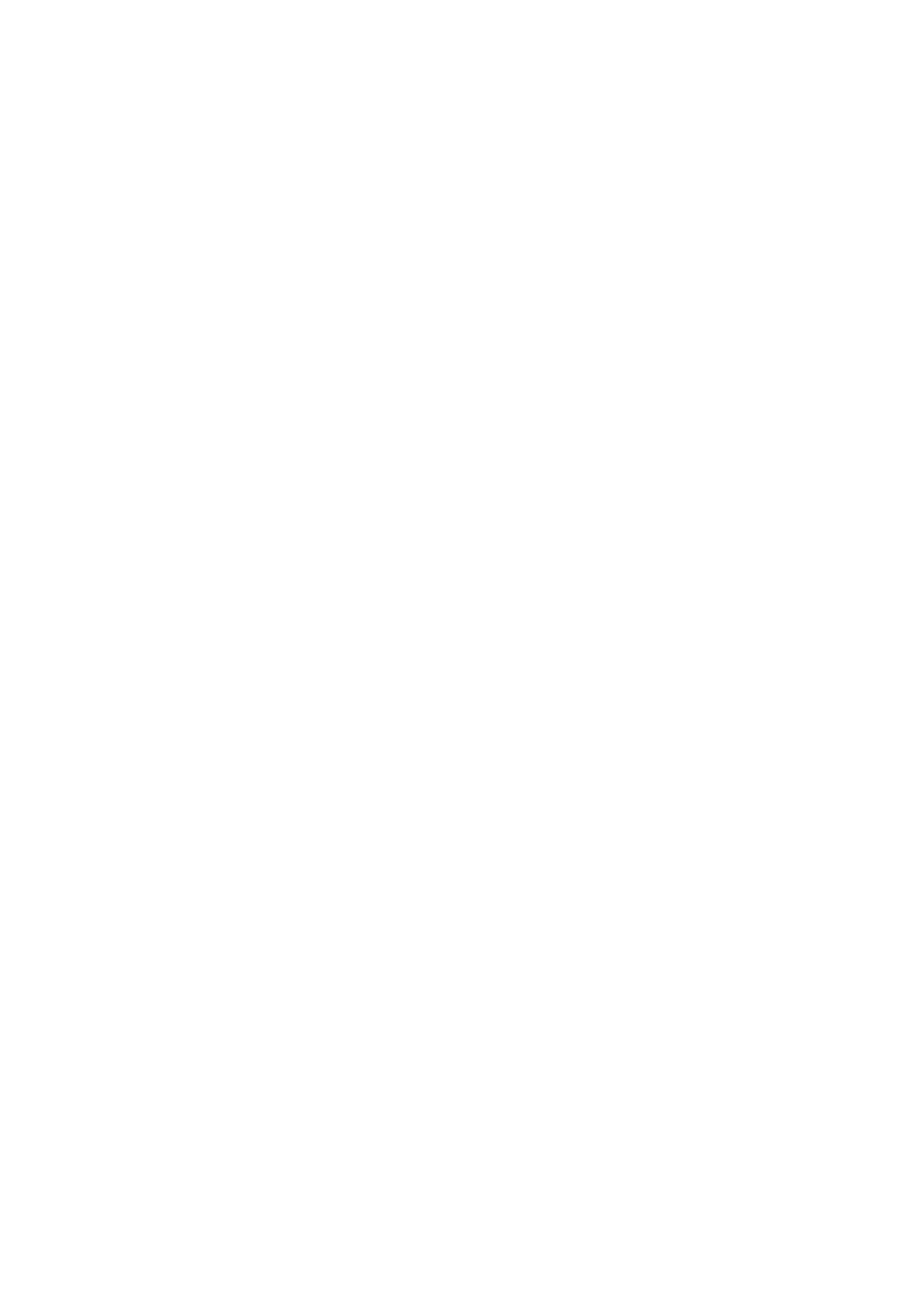#### **SAMMANFATTNING**

Fat är sammanfattningen. Sammanfattningen ska skrivas på svenska och kortfattat sum<br>mera rapportens innehåll på tio till femton rader samt ett antal nyckelord (högst tio<br>stycken). Sammanfattningen ska kortfattat redogöra f är är sammanfattningen. Sammanfattningen ska skrivas på svenska och kortfattat summera rapportens innehåll på tio till femton rader samt ett antal nyckelord (högst tio relevans, lösningen och resultatet så precist som möjligt. Sammanfattningen ska kunna läsas fristående och inte innehålla referenser och specifika akronymer som inte förklaras.

Nyckelord FDA Warning letters(WL), FDA Form 483 (pre-WL),FDA 21 CFR Part 11 recommendations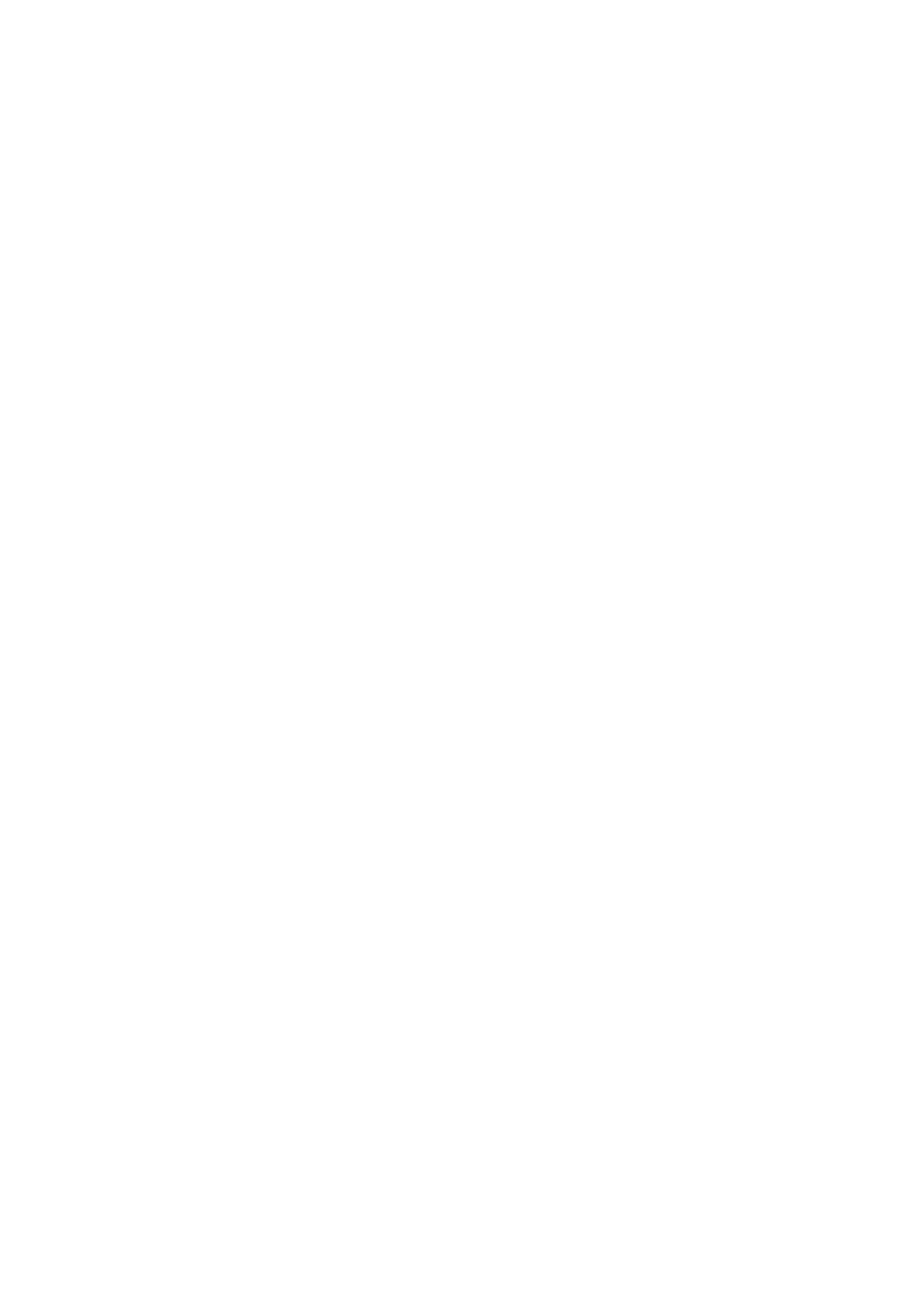**ABSTRACT**

Froof of concept" application based on artificial intelligent and artificial neural network (ANN) that support drug manufacturers on which security categories the software for device or integrated devices in automated syst "proof of concept" application based on artificial intelligent and artificial neural network (ANN) that support drug manufacturers on which security categories the software for device or integrated devices in automated system belongs to. need to decide wiche categories the particular decision process the application is going to support is the Software Categories the device or integrated devices belongs to.

Keywords Keywords, More Keywords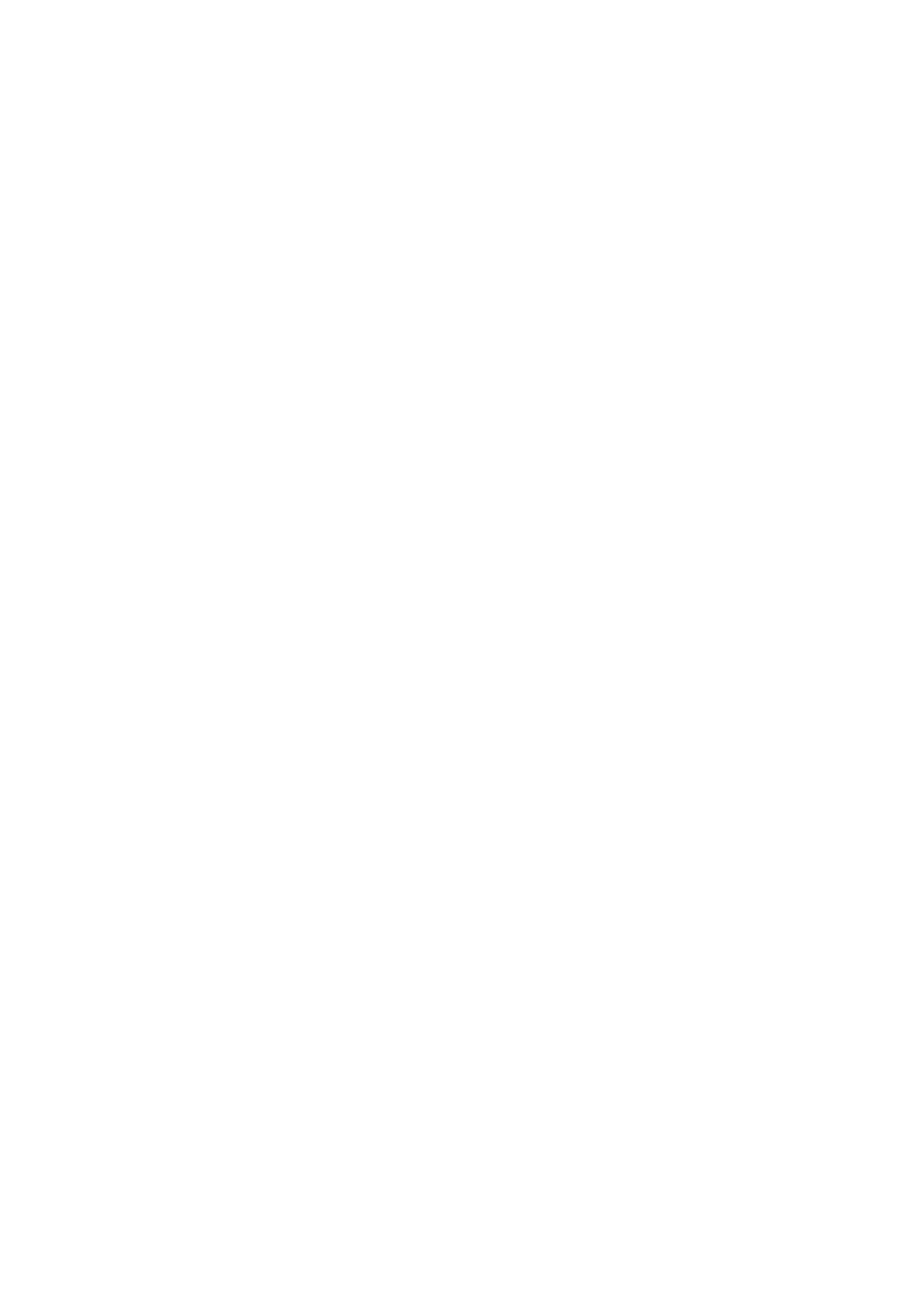# **TABLE OF CONTENTS**

|                              |                                        | Page                                   |                |  |  |  |
|------------------------------|----------------------------------------|----------------------------------------|----------------|--|--|--|
| <b>List of Tables</b><br>vii |                                        |                                        |                |  |  |  |
|                              |                                        | <b>List of Figures</b><br>ix           |                |  |  |  |
| 1                            |                                        | Introduction                           | 1              |  |  |  |
|                              | $1.1\,$                                |                                        | $\mathbf{1}$   |  |  |  |
|                              |                                        | 1.1.1                                  | 1              |  |  |  |
|                              | $1.2\,$                                | Problem Statement "Problemformulering" | 1              |  |  |  |
|                              | 1.3                                    | $\overline{2}$                         |                |  |  |  |
|                              | 1.4                                    |                                        | $\overline{2}$ |  |  |  |
|                              | 1.5                                    | 3                                      |                |  |  |  |
|                              | 1.6                                    | 3                                      |                |  |  |  |
| $\bf{2}$                     | <b>Theory</b>                          | 5                                      |                |  |  |  |
|                              | 2.1                                    | $\overline{5}$<br>Introduction         |                |  |  |  |
|                              |                                        | 2.1.1                                  | 7              |  |  |  |
| 3                            | Method, Design and Implementation<br>9 |                                        |                |  |  |  |
|                              | 3.1                                    | 9                                      |                |  |  |  |
|                              | $3.2\,$                                | 9                                      |                |  |  |  |
|                              | 3.3                                    | 9                                      |                |  |  |  |
|                              | 3.4                                    | 9                                      |                |  |  |  |
|                              | 3.5                                    | 9                                      |                |  |  |  |
| 4                            | <b>Results</b><br>11                   |                                        |                |  |  |  |
|                              | 4.1                                    | 11                                     |                |  |  |  |
|                              | 4.2                                    | 11                                     |                |  |  |  |
| 5                            | <b>Discussion</b><br>13                |                                        |                |  |  |  |
|                              | 5.1                                    | Results<br>13                          |                |  |  |  |
|                              | $5.2\,$                                | Method<br>13                           |                |  |  |  |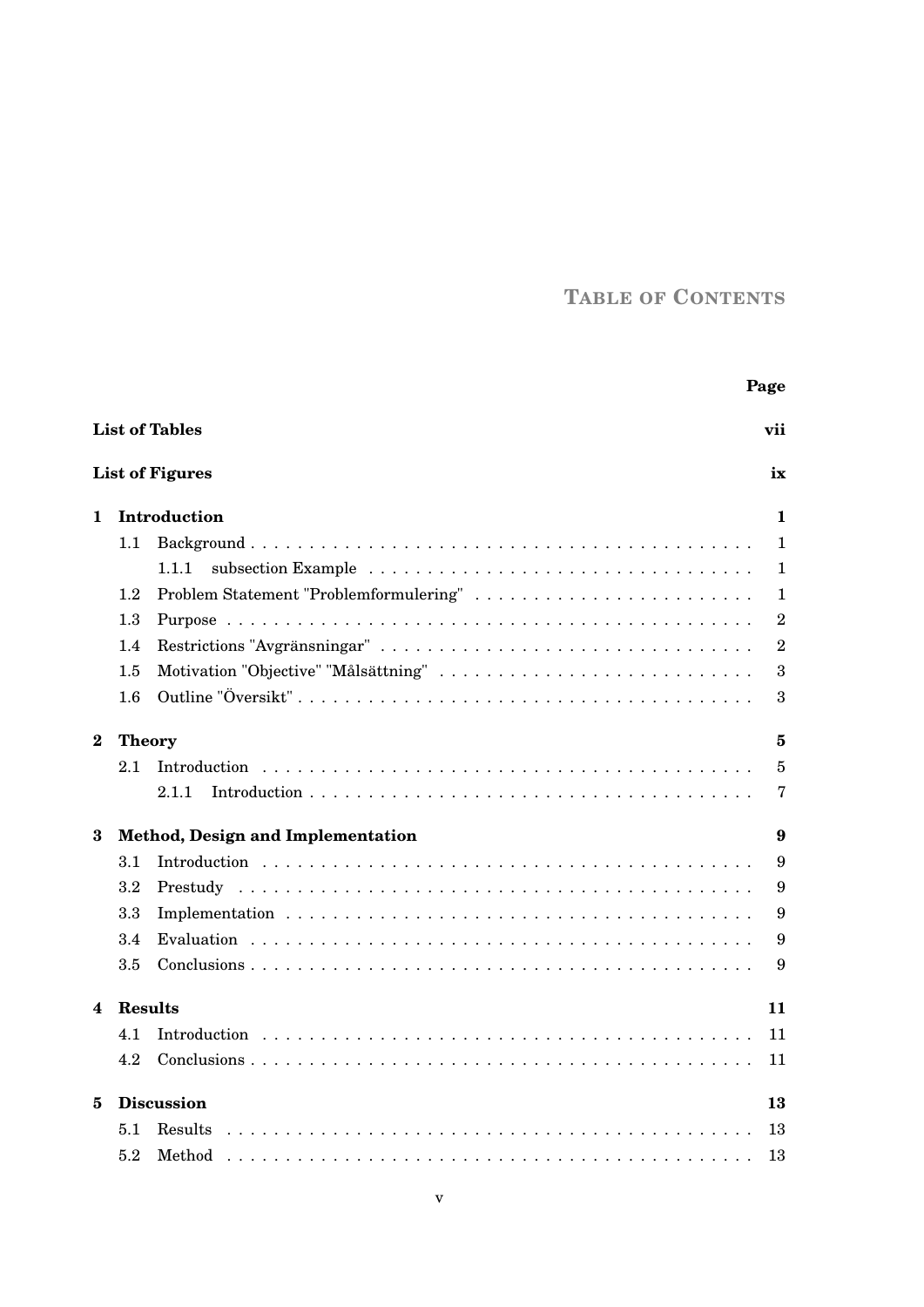| <b>Bibliography</b> |              |  |    |  |
|---------------------|--------------|--|----|--|
|                     | A Appendix A |  | 17 |  |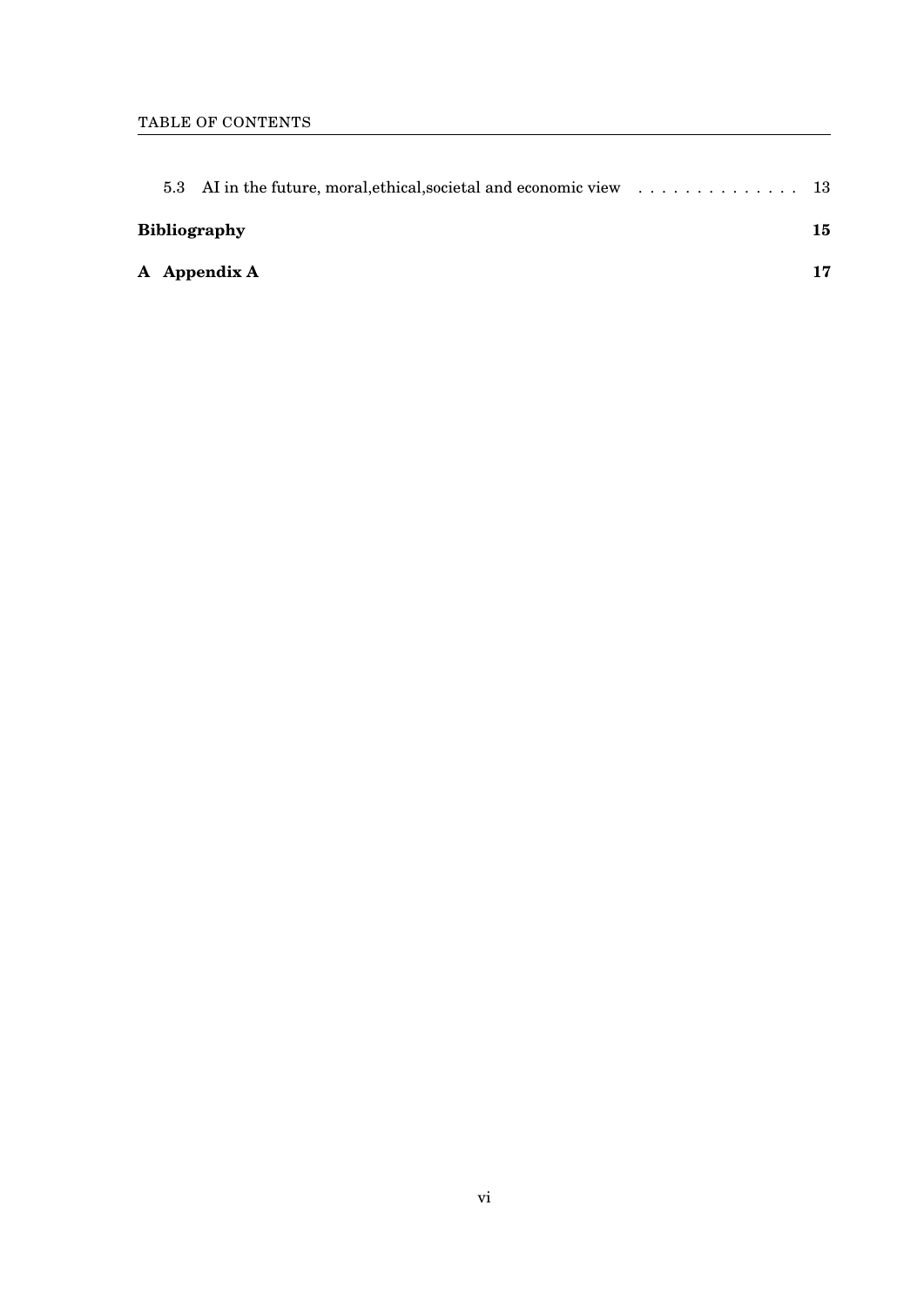**LIST OF TABLES** 

<span id="page-8-0"></span>**TABLE** 

Page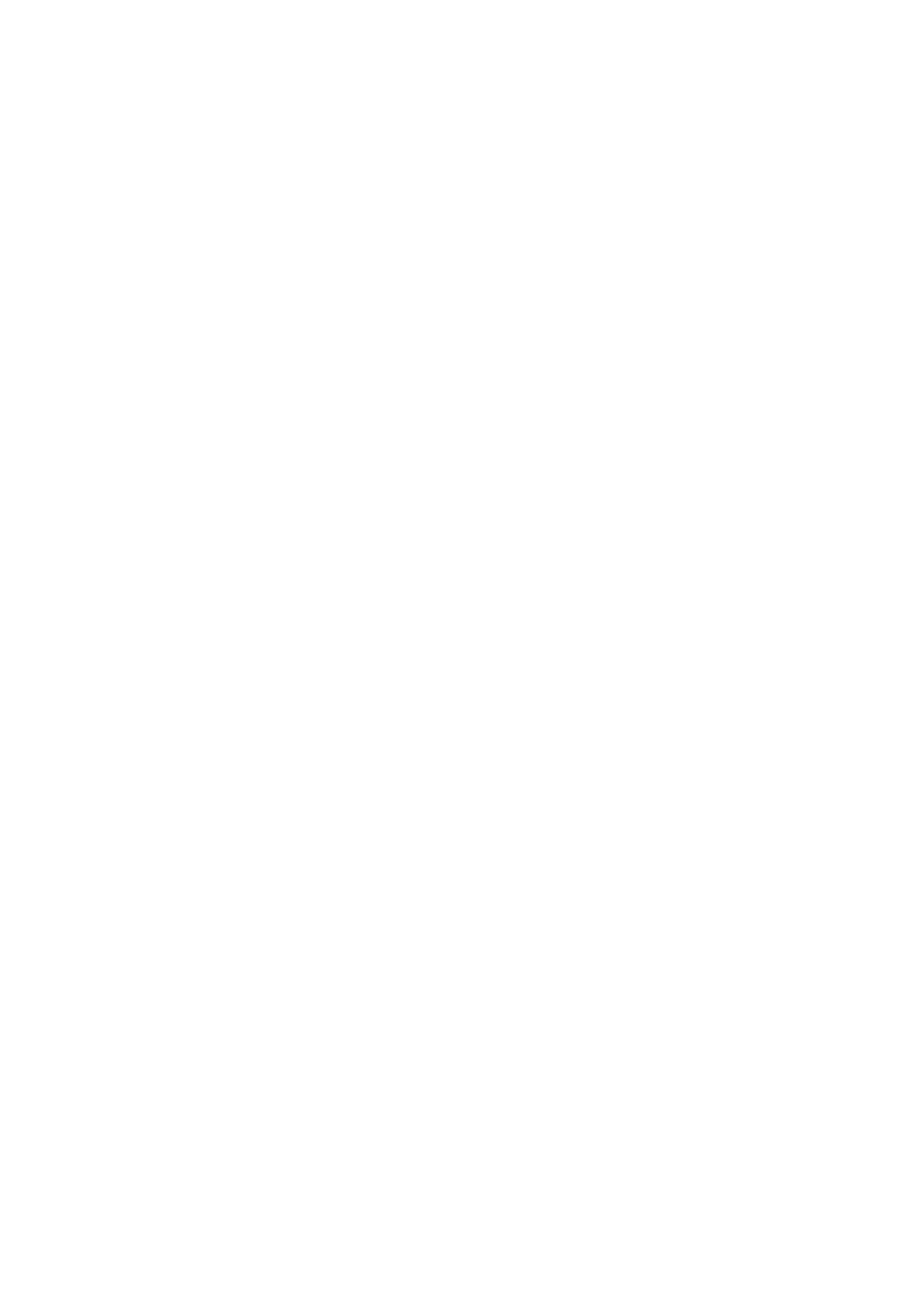**LIST OF FIGURES**

<span id="page-10-0"></span>**FIGURE Page**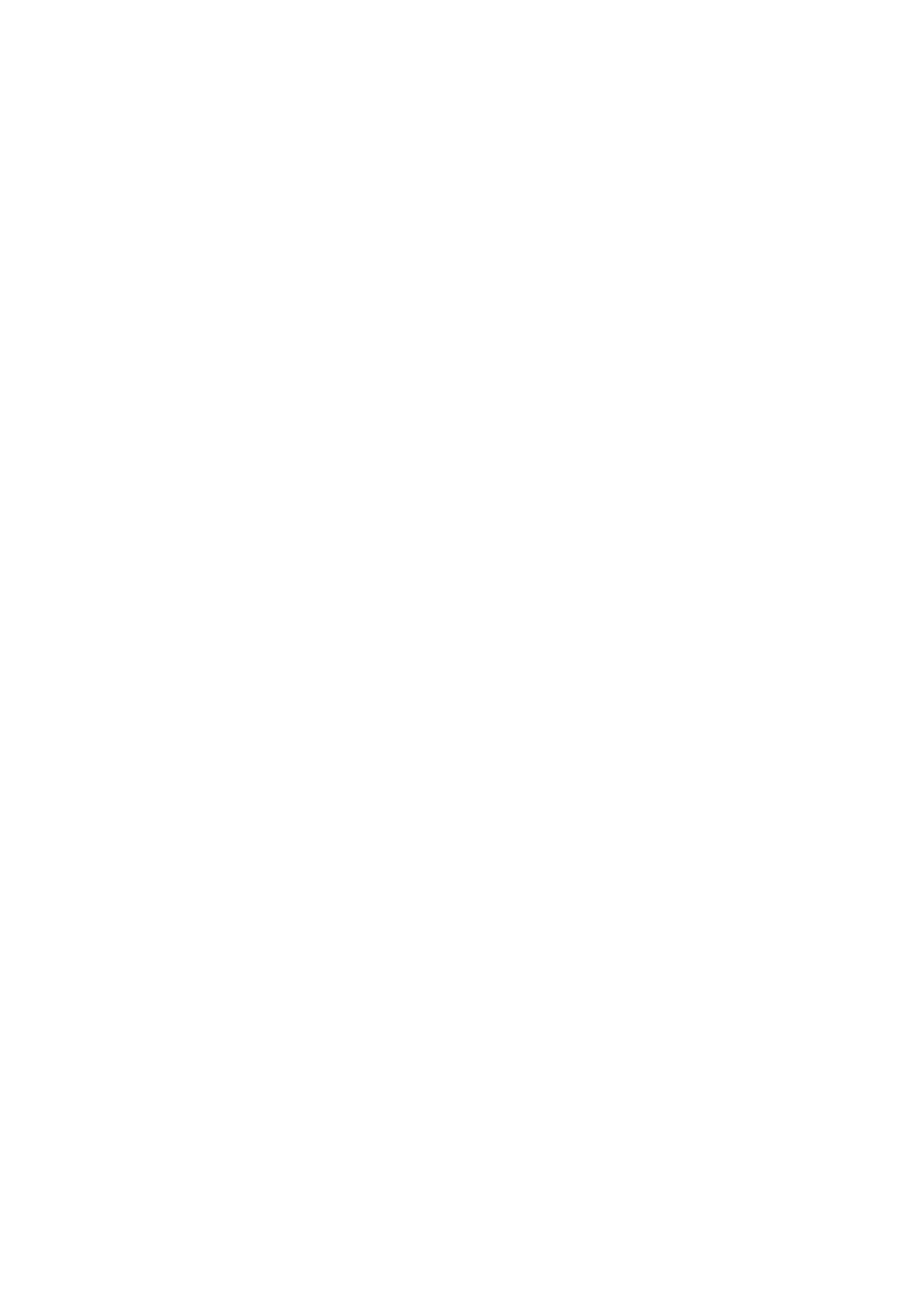

**INTRODUCTION**

#### <span id="page-12-1"></span><span id="page-12-0"></span>**1.1 Background**

O ne: of the preliminary steps to completing a thesis is the background study for it. The background study for a thesis includes a review of the area being researched, current information surrounding the issue, previous studies on the issue, and relevant history on the issue. Ideally, the study should effectively set forth the history and background information on your thesis problem.[\[3\]](#page-26-1)[\[4\]](#page-26-2). The purpose of a background study is to help you to prove the relevance of your thesis question and to further develop your thesis.PM laid the foundation for modern artificial intelligence. Alan Turing published the journal *Computing machinery and intelligence*[\[8\]](#page-26-3). 2005 the Blue Brain project (BBP) was launch where the ultimate goal is to reconstruct and simulate the human brain[\[2\]](#page-26-4). 2011 IBM's super computer Watson wins in jeopardy[\[7\]](#page-26-5).

#### <span id="page-12-2"></span>**1.1.1 subsection Example**

bul bul som more sub bul

## <span id="page-12-3"></span>**1.2 Problem Statement "Problemformulering"**

Here the specific questions and problems should be described. It should be proper questions that end with question marks. Often a report will contain several different problem statements, questions, that are interrelated. Normally, it should be two to four questions and problem statements. Examples on common questions (simplified and generalized): • Can you use technique/approach X to get the effect/result  $Y$ ? • How can a system, or solution, for X be realized such that it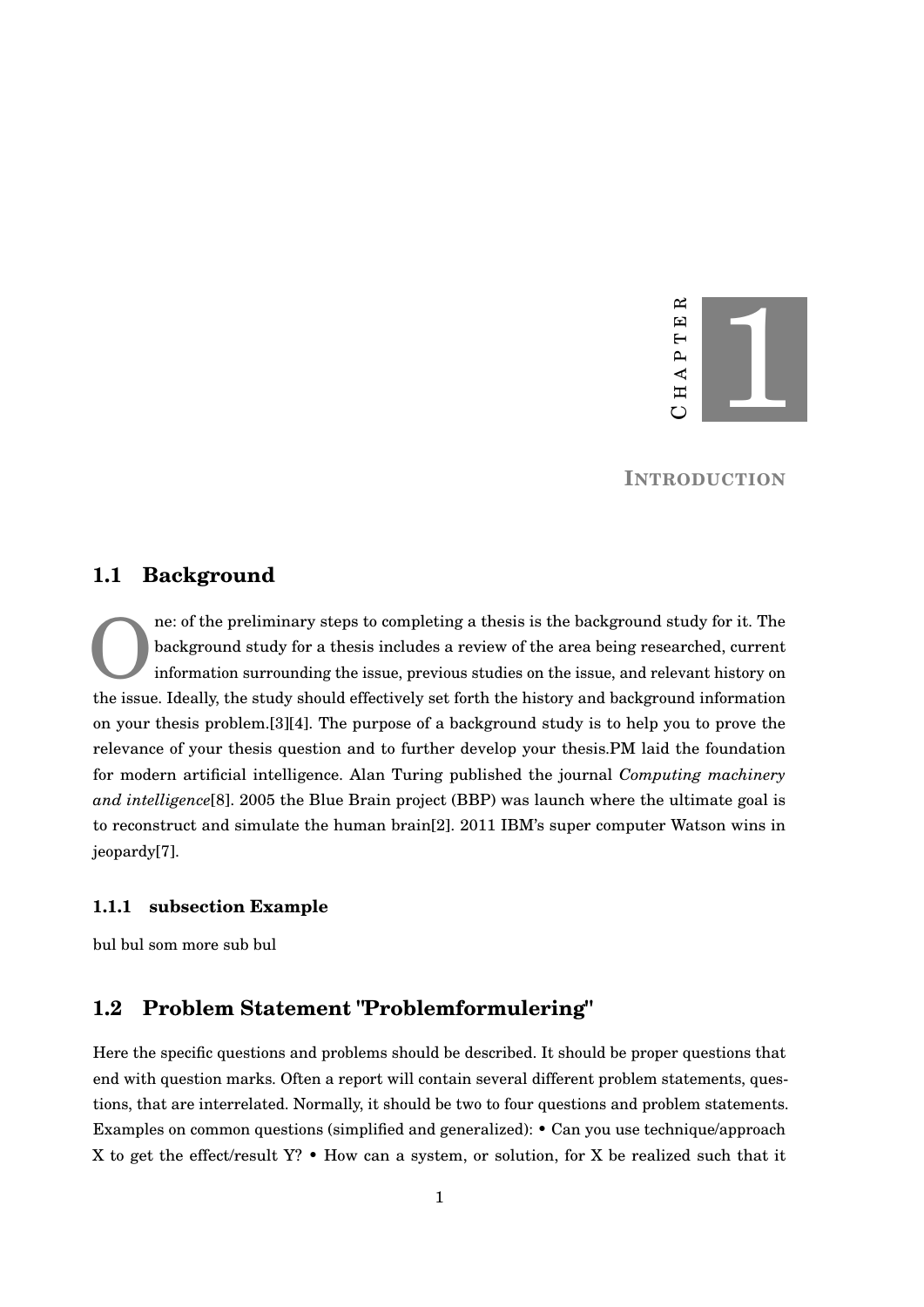results in effect Y? • What alternatives are there to achieve/obtain X and which alternative gives the best effect with respect to Y and Z? (This problem statement is best broken down into two separate statements.) Note that a very specific problem statement almost always yields a better thesis than a general statement. It is simply much more difficult to make sense out of a general statement.

#### <span id="page-13-0"></span>**1.3 Purpose**

Y our introduction has two main purposes: 1) to give an overview of the main points of your thesis; and

2) awaken the reader's interest. It's not a bad idea to go through the introduction one last time when the writing is done, to ensure that it connects well with your conclusion.

Tip: For a nice, stylistic twist you can reuse a theme from the introduction in your conclusion. For example, you might present a particular scenario in one way in your introduction, and then return to it in your conclusion from a different – richer or contrasting – perspective.

Your introduction should include:

The background for your choice of theme A discussion of your research question or thesis statement A schematic outline of the remainder of your thesis

The sections below discuss each of these elements in turn.

What is the purpose of the work? What is it heading and what should it accomplish?

The best way to formulate a good and specific statement is to make a detailed theoretical study and understand related research results and practice. This study would also spawn new ideas and build up a terminology which enables ways to express yourself precisely and also have valid standpoints for the discussion chapter. Also, with a detailed problem statement, it will be easier to outline a good method and perform the actual work much faster than if you start with vague statements. It is therefore wise to initially spend more time to do a good theoretical study. The supervisor will help you to judge when the problem statement is detailed and specific enough.

#### <span id="page-13-1"></span>**1.4 Restrictions "Avgränsningar"**

AI is divided in to many categories and sub categories that in a thesis this size each category could at best be mentioned. focus had to be directed only on the parts the author deemed necessary.

One of the first tasks of a researcher is defining the scope of a study, i.e., its area (theme, field) and the amount of information to be included. Narrowing the scope of your thesis can be time-consuming. Paradoxically, the more you limit the scope, the more interesting it becomes. This is because a narrower scope lets you clarify the problem and study it at greater depth, whereas very broad research questions only allow a superficial treatment.

The research question can be formulated as one main question with (a few) more specific sub-questions or in the form of a hypothesis that will be tested.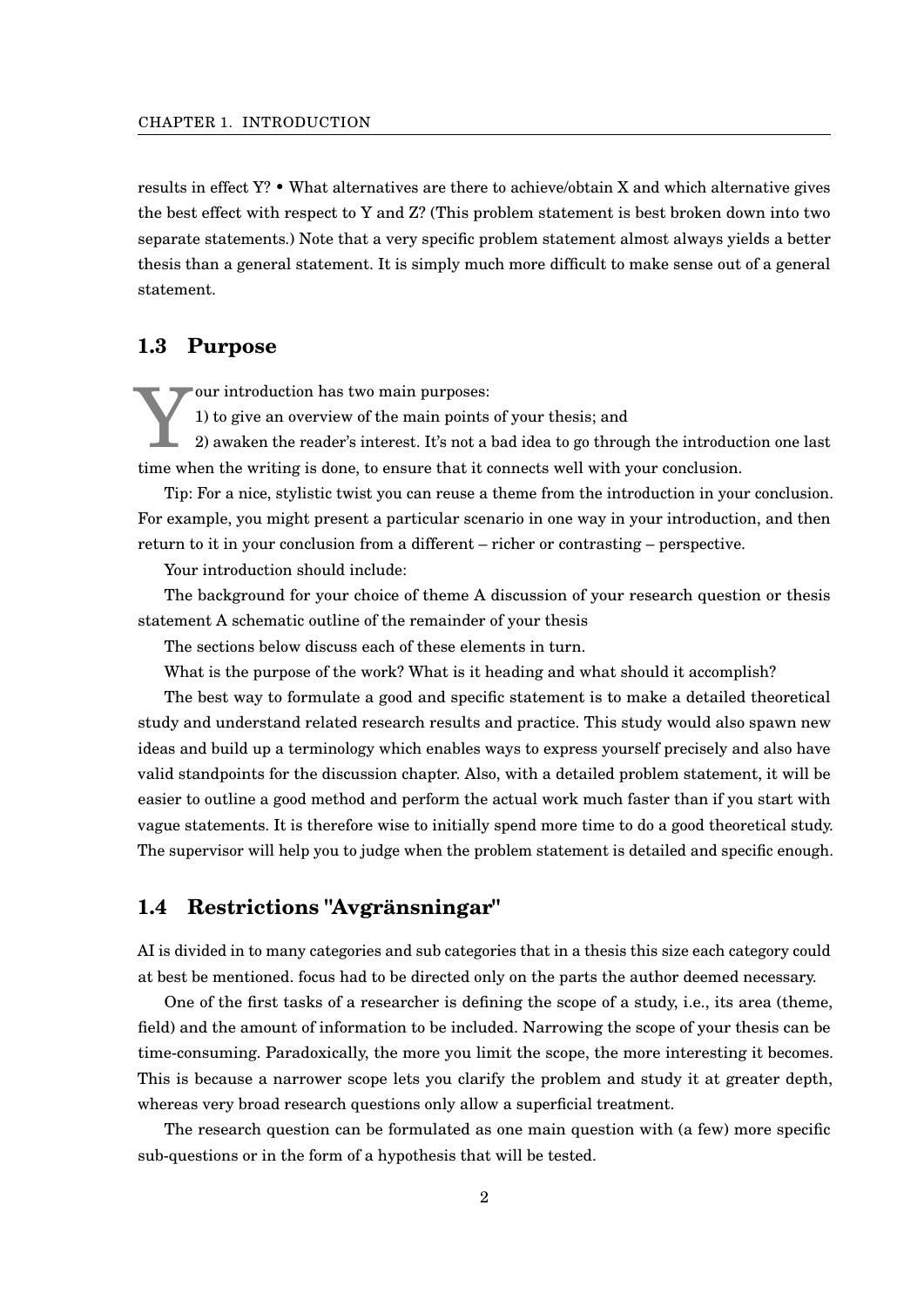Your research question will be your guide as your writing proceeds. If you are working independently, you are also free to modify it as you go along.

How do you know that you have drafted a research question? Most importantly, a research question is something that can be answered. If not, you have probably come up with a theme or field, not a question.

The most important research limitations in your work should be explained and why they are needed. This could for example relate to the fact that your work was focused on a certain target group, a certain architecture, a certain application. Normally, all research limitations must be valid assumptions and also motivated in the text.

due to lack of time: Most common used programming language that universities use in their courses are Java, the main focus will be on using the programming language Java and frameworks that fit Java.

#### <span id="page-14-0"></span>**1.5 Motivation "Objective" "Målsättning"**

In the motivation section the problem that has been studied should be briefly outlined and put in a context which clearly states why it is interesting and important to study in detail. The purpose is to make the reader interested of the work and create an eagerness to continue to read.

# <span id="page-14-1"></span>**1.6 Outline "Översikt"**

The outline gives an overview of the main points of your thesis. It clarifies the structure of your thesis and helps you find the correct focus for your work. The outline can also be used in supervision sessions, especially in the beginning. You might find that you need to restructure your thesis. Working on your outline can then be a good way of making sense of the necessary changes. A good outline shows how the different parts relate to each other, and is a useful guide for the reader.

It often makes sense to put the outline at the end of the introduction, but this rule is not set in stone. Use discretion: What is most helpful for the reader? The information should come at the right point – not too early and not too late.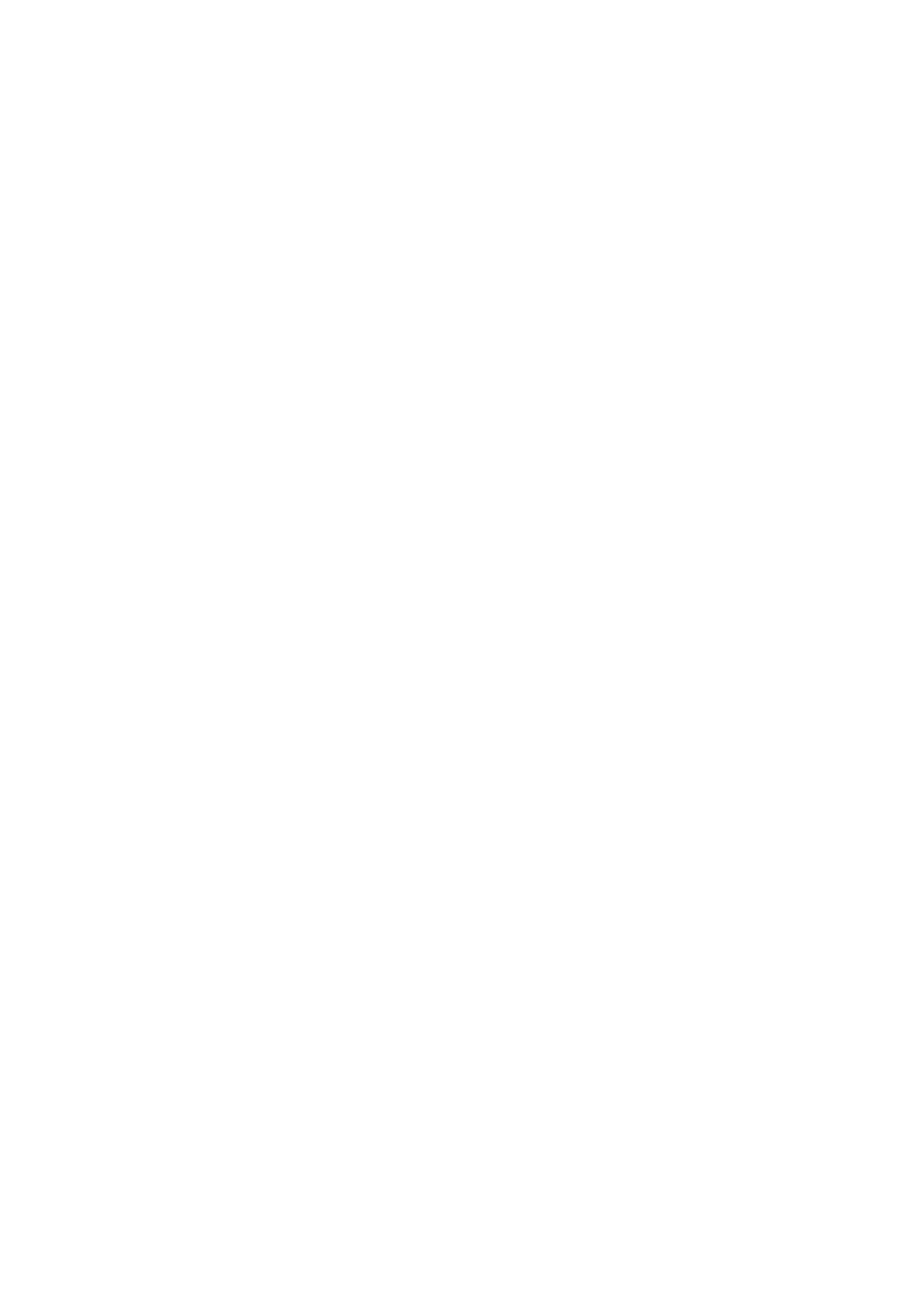

**THEORY**

### <span id="page-16-1"></span><span id="page-16-0"></span>**2.1 Introduction**

Encyclopædia Britannica (EB) descibes the general term *Artificial intelligence* (AI) as *"the ability of a digital computer or computer-controlled robot to perform tasks commonly associated with intelligent beings."*[\[1\]](#page-26-0). The general broad concept of AI is to big and time consuming so a taxonomy of AI system must be understood to researcher on the correct parts. "the five tribes of machine learning" [\[5\]](#page-26-6) is a taxonomy based on the type of problems they focus on.

- 1. Symbolists: whit a sufficient amount training sets and the power of logic and mathematical induction apply inverse deduction to solve the problems.
- 2. Connectionists: connected nodes or a neural network (NN) where each path from one neural to next is field with a amount of tar sand. each time the neuron travels the wrong path that path is filled with more sand . Eventually it will be weary hard for the neurons to travel the wrong path. In programming terms a backpropagation algorithm is used to solve problems which involves matrices and weighted graphs.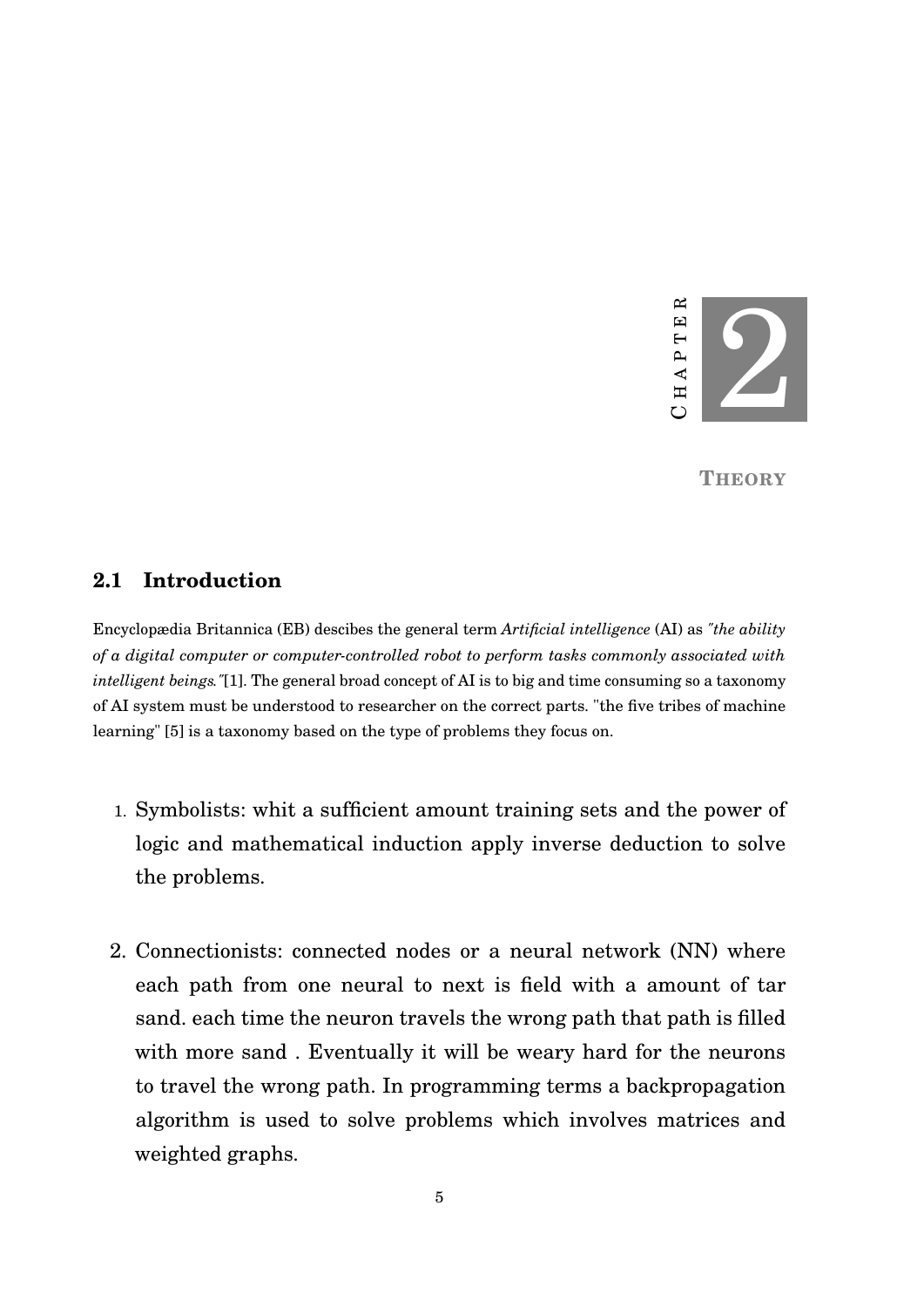- 3. evolutionaries: multilayer perceptrons that is NN model that maps sets of input data onto a set of appropriate outputs. continuously taking random choice and merging different nodes or reproducing/adapting and kill of the nodes resulting in unwanted outcome to fit the environment i inhabit.
- 4. Bayesians:

$$
P(A|B) = \frac{P(A) \cdot P(B|A)}{n}
$$

. Calculate probability of an events P(A) will occur based on prior knowledge of conditions that might be related that the event P(B)[\[6\]](#page-26-7).

5. analogizers: kernel algorithms for pattern detection, matching pattern of one set of inputs and comparing it to the pattern of a known output. structure mapping or K-Nearest Neighbor (KNN) algorithms are fitting.

Before defining types algorithms to focus on, the data and problem must be understood. Experts will help to form the basis for defining how to solve the task of classifying the input data. before making assumptions and defining what parts of the five tribe taxonomy to implement the available data must be analyzed. Simple webscraping aplication was produces to download lates abilible warning leter and titel 21 CFR part 11 from https://www.fda.gov/

The chosen software class is dependent on analysis on the final product impact regarding patients health and safety versus drug benefits. Every part of the production must have a risk analysis of patients health and safety in case of digital signature errors, security breach, general errors, etc..

any new procedures for regulation of clinical software systems as medical devices requires detailed prior analysis of regulatory relevance to, or impact on, clinical software vendors, health care providers, and patients.

to be collected need to be analyzed.

Each classification panel in the CFR begins with a list of devices classified in that panel. Each classified device has a 7-digit number associated with it, e.g., 21 CFR 880.2920 - Clinical Mercury Thermometer. Once you find your device in the panel's beginning list, go to the section indicated: in this example, 21 CFR 880.2920 . It describes the device and says it is Class II. Similarly, in the Classification Database under "thermometer", you'll see several entries for various types of thermometers. The three letter product code, FLK in the database for Clinical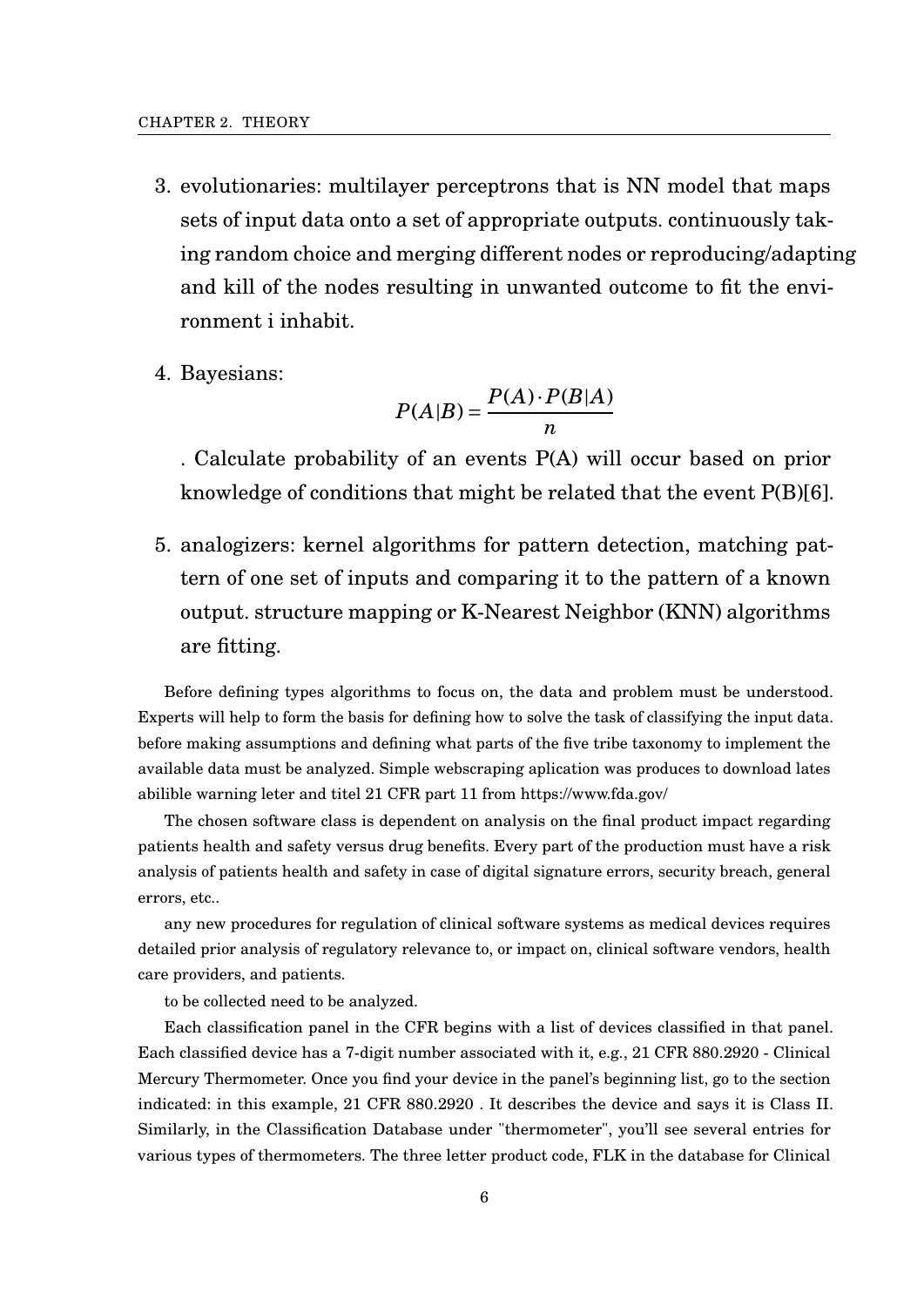Mercury Thermometer, is also the classification number which is used on the Medical Device Listing form.

# <span id="page-18-0"></span>**2.1.1 Introduction**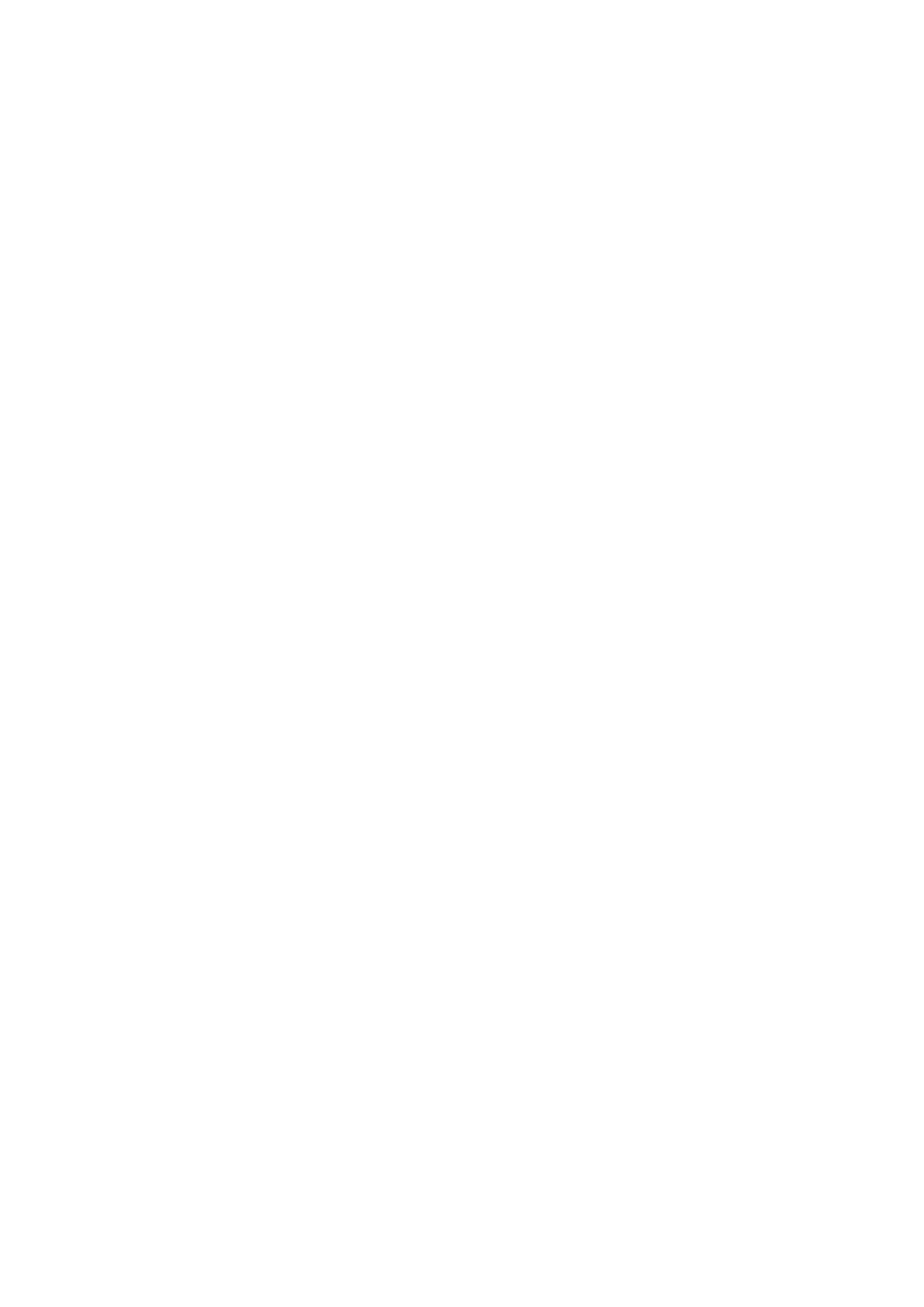

# **METHOD, DESIGN AND IMPLEMENTATION**

- <span id="page-20-1"></span><span id="page-20-0"></span>**3.1 Introduction**
- <span id="page-20-2"></span>**3.2 Prestudy**
- <span id="page-20-3"></span>**3.3 Implementation**
- <span id="page-20-4"></span>**3.4 Evaluation**
- <span id="page-20-5"></span>**3.5 Conclusions**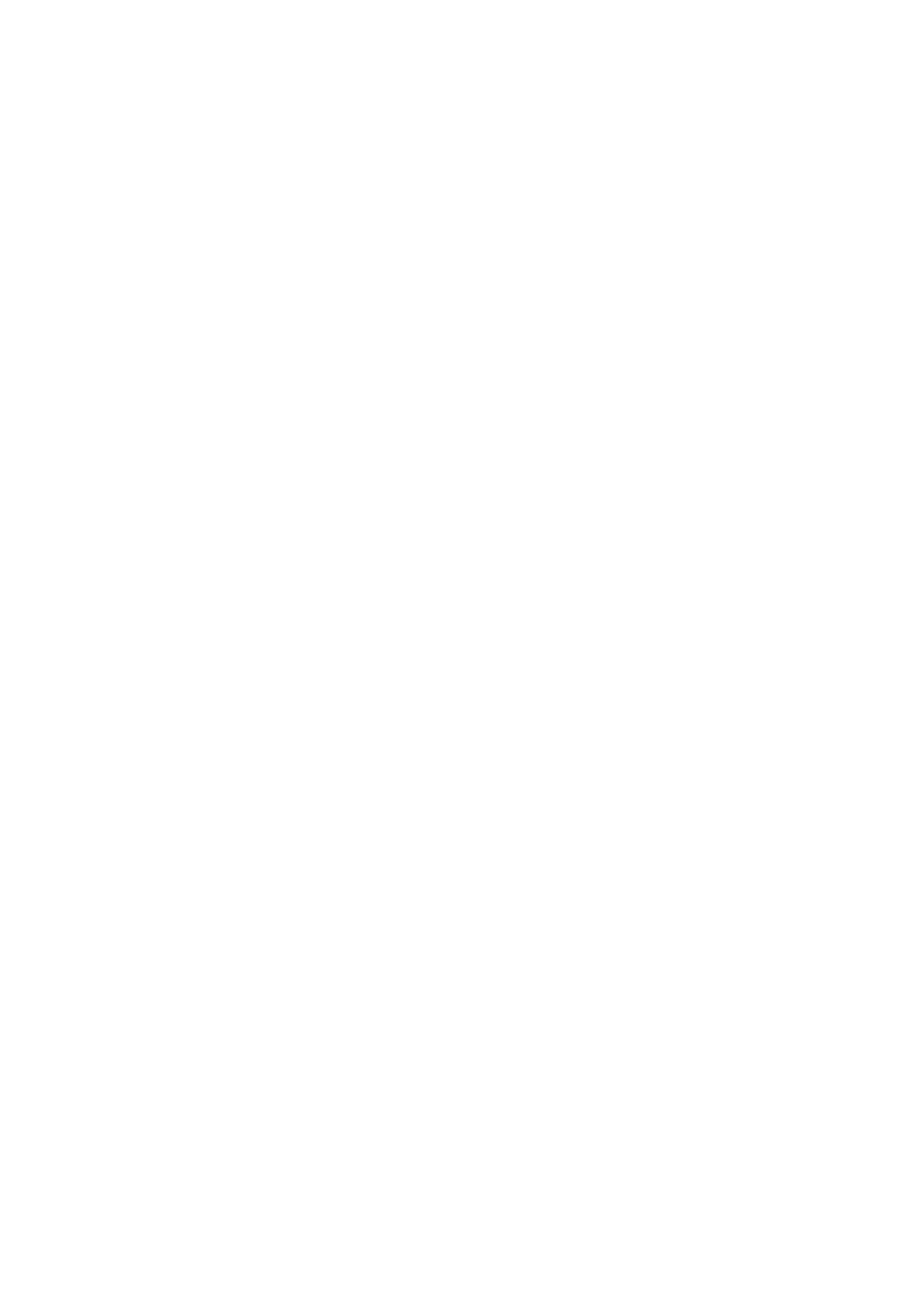

**RESULTS**

# <span id="page-22-1"></span><span id="page-22-0"></span>**4.1 Introduction**

<span id="page-22-2"></span>**4.2 Conclusions**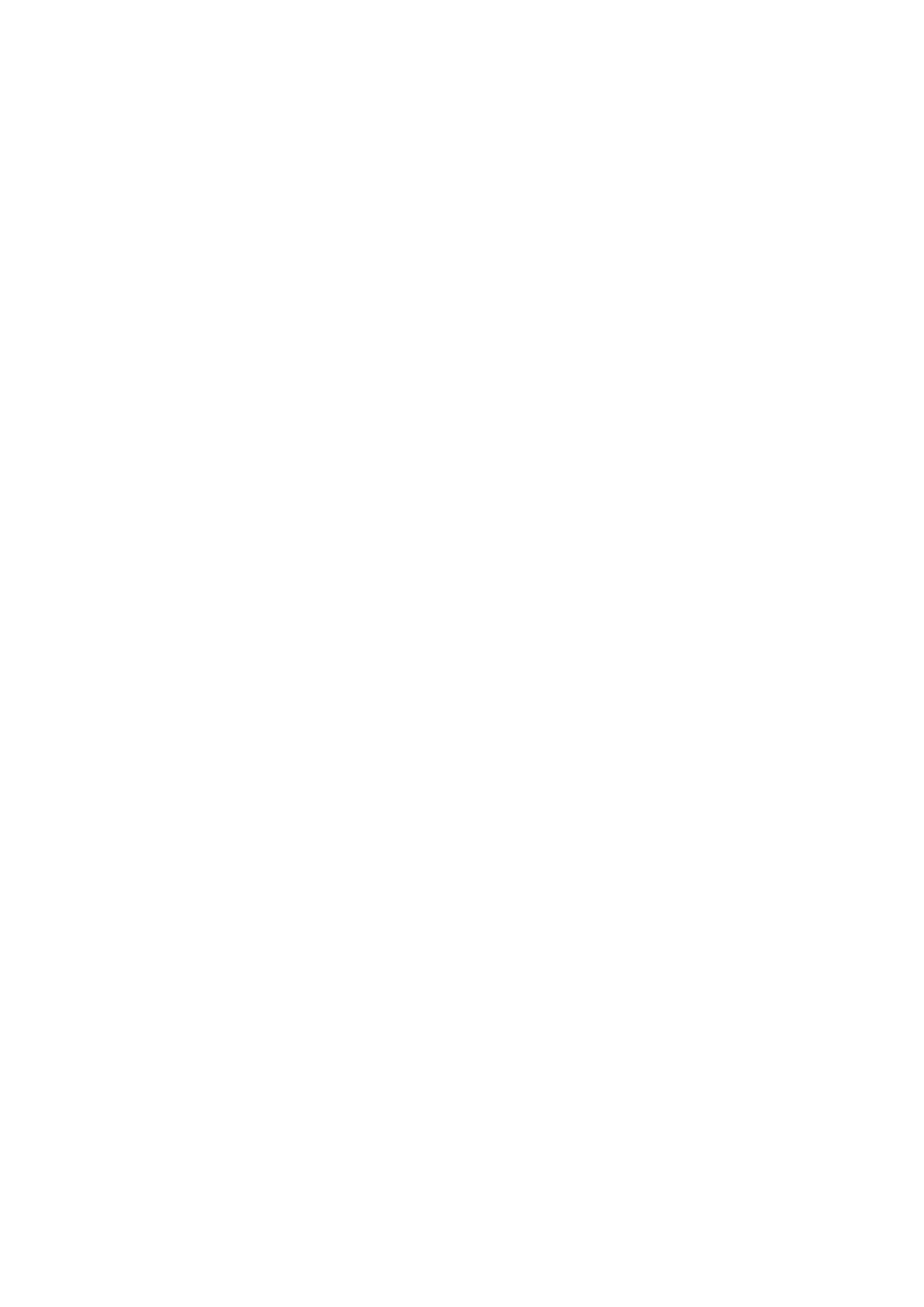

**DISCUSSION**

### <span id="page-24-1"></span><span id="page-24-0"></span>**5.1 Results**

# <span id="page-24-2"></span>**5.2 Method**

# <span id="page-24-3"></span>**5.3 AI in the future, moral,ethical,societal and economic view**

do not know what to cal this section? In the thesis there should be a paragraph including a discussion about ethical and societal aspects related to the work. It is important to elevate the work to a professional level and show that the goals of your education programme and main subject area are met. If the work for some reason lacks any of these aspects it has to be explicitly mentioned in the Limitations section in the Introduction chapter.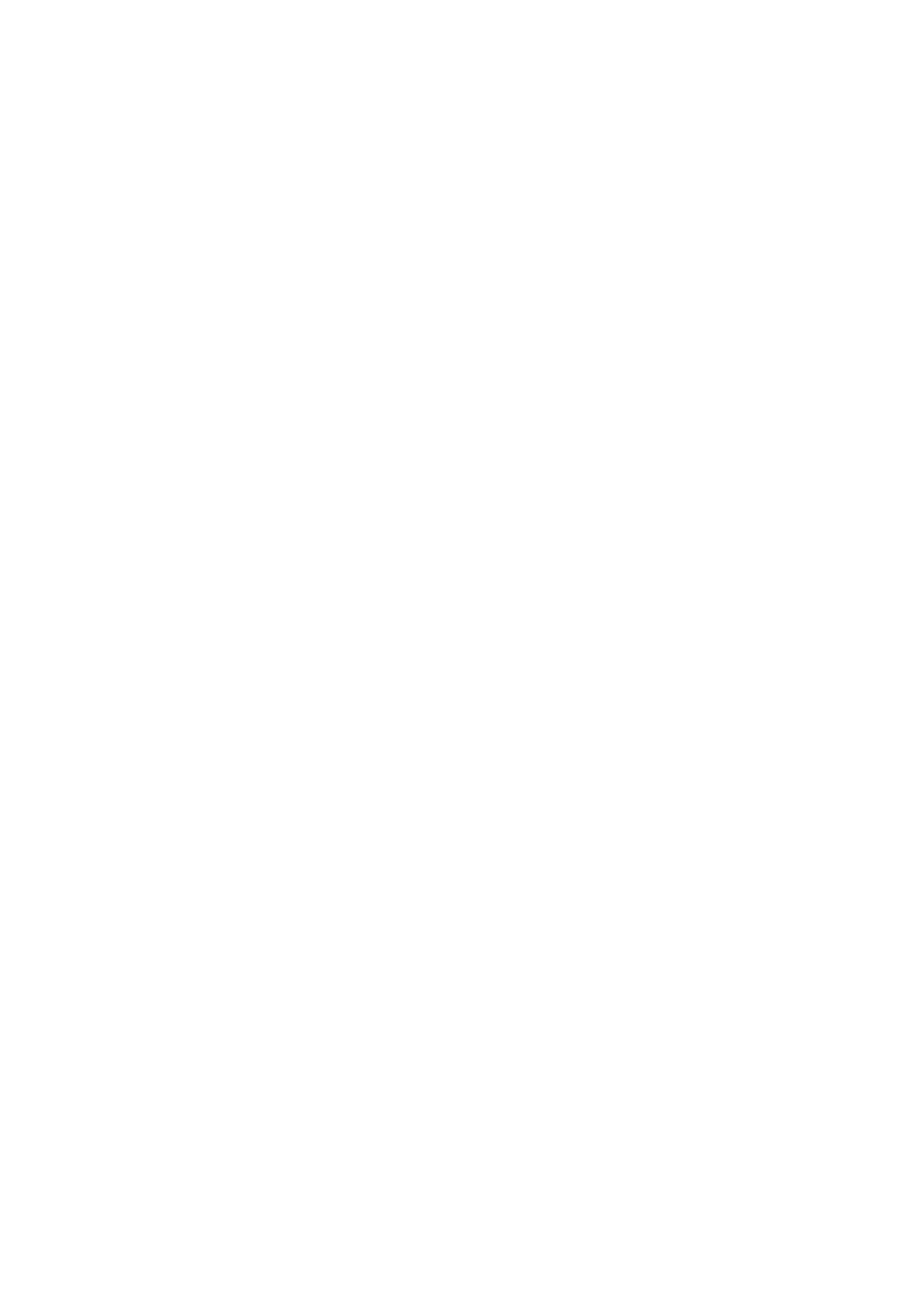#### **BIBLIOGRAPHY**

- <span id="page-26-0"></span>[1] Artificial intelligence (ai), encyclopædia britannica, 2017-02-17, visited: 2017-04-05. URL <https://global.britannica.com/technology/artificial-intelligence>.
- <span id="page-26-4"></span>[2] The blue brain project official web-page, visited: 2017-04-05. URL <http://bluebrain.epfl.ch/page-59952-en.html>.
- <span id="page-26-1"></span>[3] R. B. Alfred North. Principia mathematica 1 ed. page 379. Cambridge: Cambridge University Press, 1910.
- <span id="page-26-2"></span>[4] R. B. Alfred North.

Principia mathematica 2 ed. page "362". Cambridge: Cambridge University Press, 1925. ISBN 978-0521067911.

<span id="page-26-6"></span>[5] P. Domingos.

The master algorithm: How the quest for the ultimate learning machine will remake our world.

pages 51–55. basicbooks, 2015. ISBN 978-0465065707.

<span id="page-26-7"></span>[6] A. Gelman, J. B. Carlin, H. S. Stern, and D. B. Rubin. Bayesian data analysis, (chapman & hall/crc texts in statistical science).

pages 7–11. Chapman and Hall/CRC London, 2003.

<span id="page-26-5"></span>[7] J. Markoff.

Computer wins on 'jeopardy! trivial, publisher: It's not, the new york times, 2017-02-17, visited: 2017-04-05.

URL [http://www.nytimes.com/2011/02/17/science/17jeopardy-watson.html?\\_r=0](http://www.nytimes.com/2011/02/17/science/17jeopardy-watson.html?_r=0).

<span id="page-26-3"></span>[8] A. M. Turing.

Computing machinery and intelligence. volume 59, pages 433–460. Oxford University Press, Mind Association, 1950.